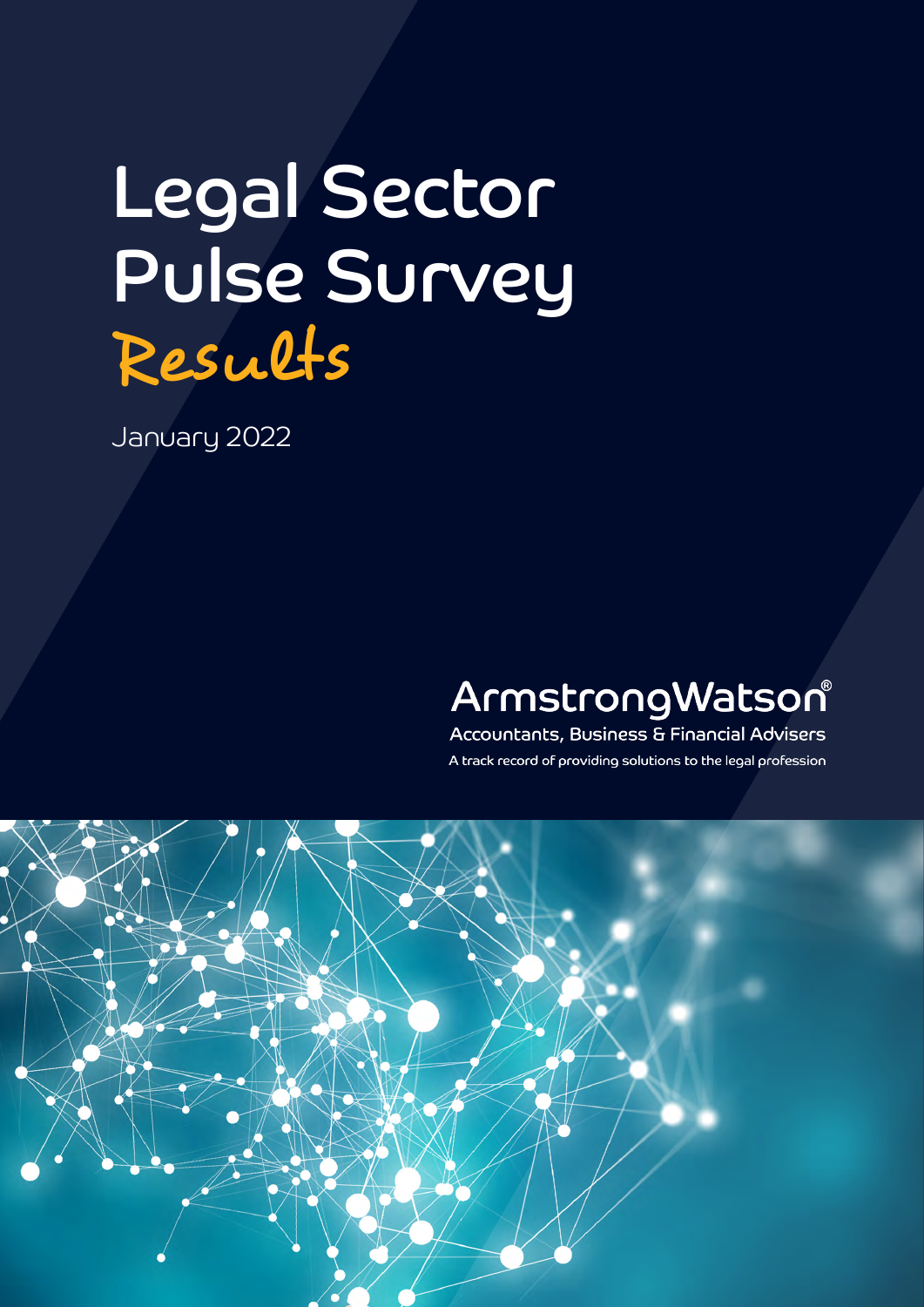Whilst respondents to our survey in January remain relatively confident about the performance, overall confidence is down slightly compared to the last quarter, whereas satisfaction levels are slightly higher overall. This may be due to firms beginning to be able to predict more effectively their performance as we start to move away from the pandemic and the challenges that it brought.

## Introduction

The legal profession remains in a period of change, in many ways accelerated by the Covid pandemic. There are uncertainties as to the impact of the changes within the sector, and also the influences from the wider economy.

**1 |** How confident are you of the performance level of law firms over the next 12 months?



With that in mind, we are continuing our legal sector confidence pulse surveys, with our January 2022 survey being the second in a new quarterly series.

### Executive Summary

Despite the current flux, law firms continue to perform well, with issues not being around generating work, but more about how to get the work done. Resource/ retention/recruitment/productivity are all key issues right now, and this is reflected in the responses to this quarter's survey. Cash positions also appear to be lower than in the previous quarter, and perhaps that is why confidence overall has dropped a little in the past three months, despite continued demand for services.



#### **Performance confidence trend tracker**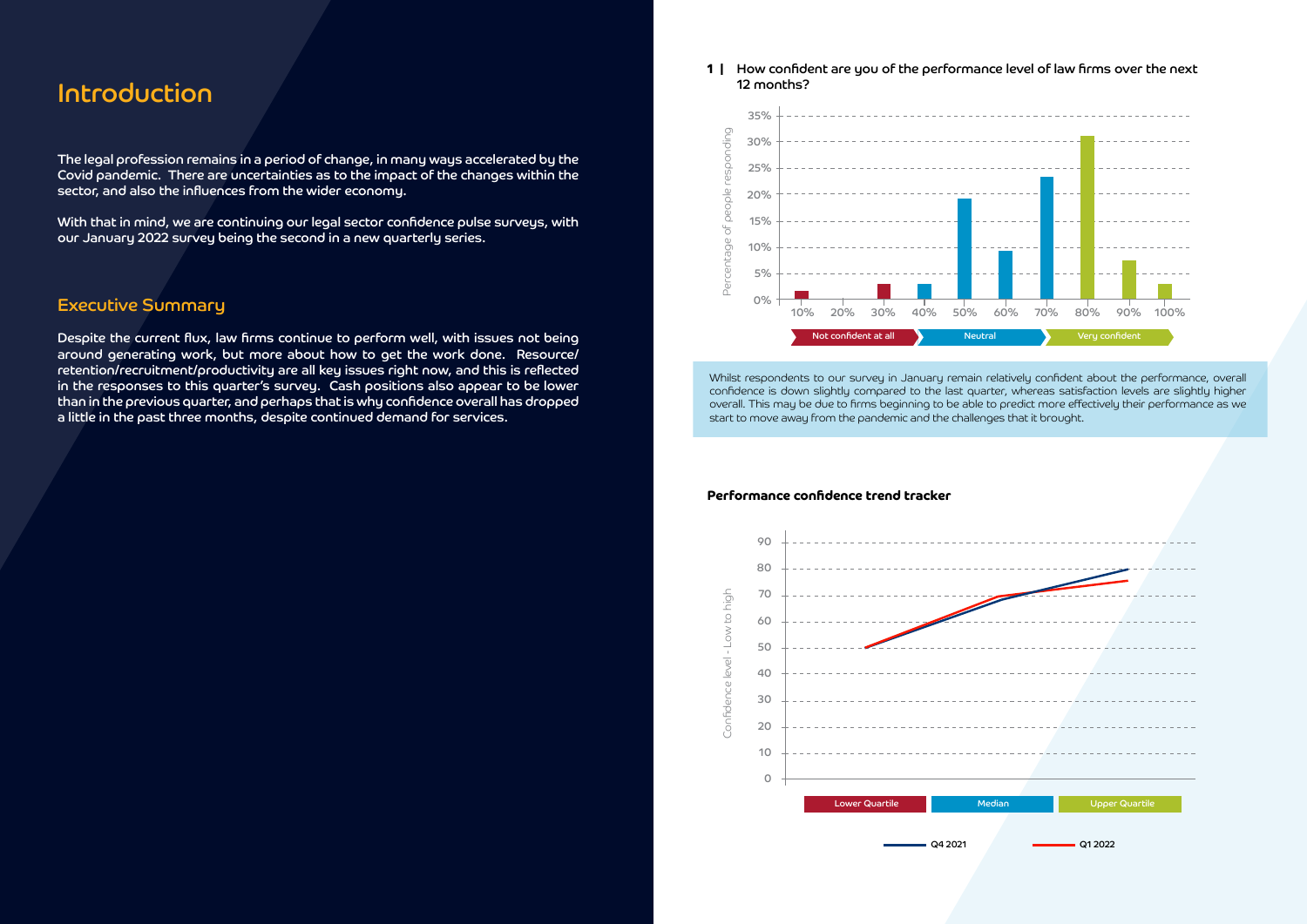#### **2 |** How satisfied are you with the current results of your law firm?

Confidence in the sector appears to be holding steady, although confidence in individual's own firms appears to be higher and rising further from last quarter – it remains interesting to see that respondents continue to rate the performance of their own firm above that of the market.





### 25% esponding Percentage of people responding 20% of people 15% 10% Percentage 5%

0%

#### **3 |** How risky would you currently rate an investment as an owner in a law firm?



When it comes to rating the risk of investments in a law firm, it appears that each of the lower quartile, median and upper quartile results are nearly 10% lower than last quarter – one to watch in future quarters to see if that trend continues. Perhaps the reason for that is that responses on current cash levels held are also 10-15% lower than the previous quarter.



#### **Investment risk trend tracker**

#### **Results satisfaction trend tracker**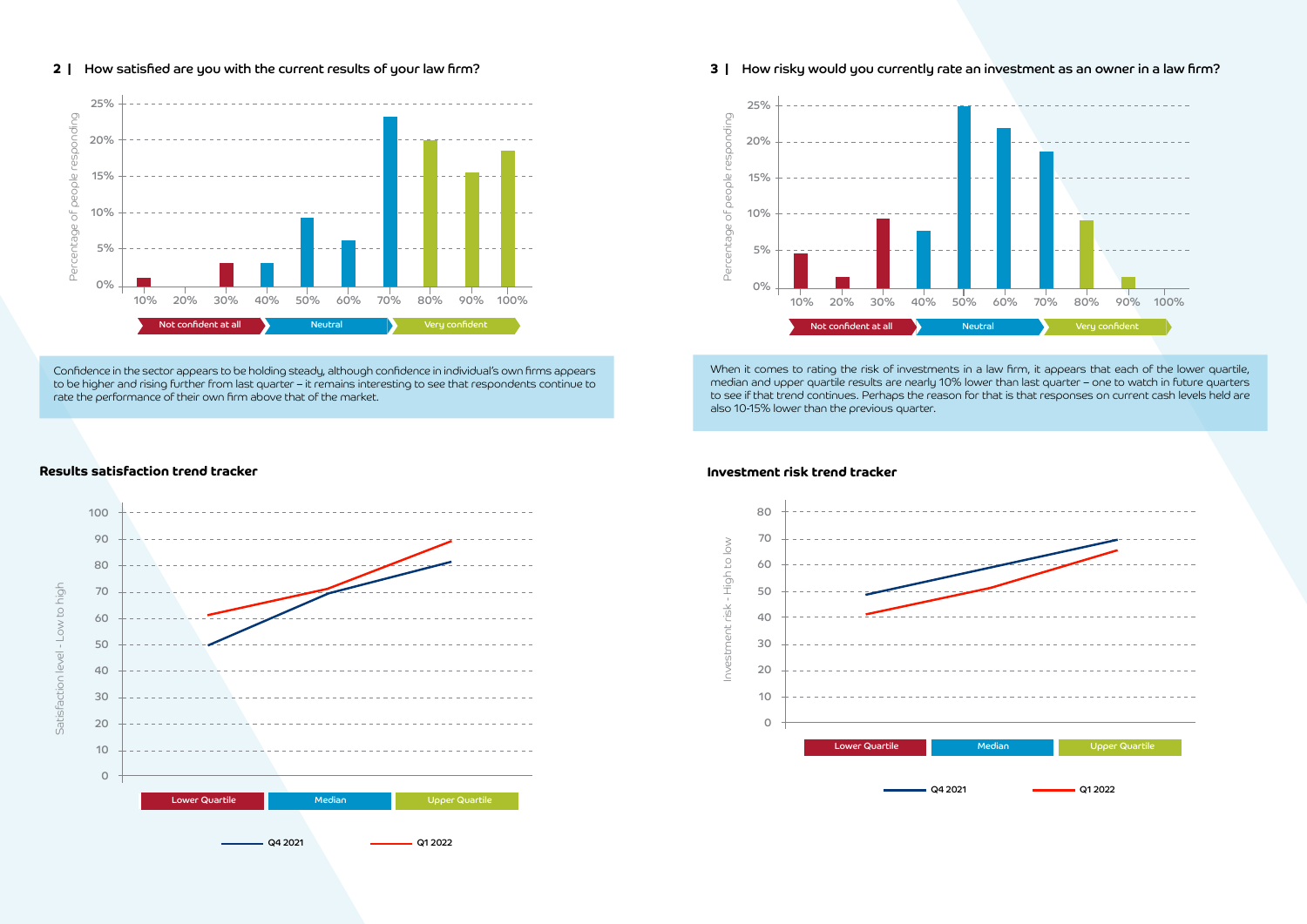**4 |** How would you describe your firm's current cash position?

It remains to be seen whether the respondents' opinion on their cash position will improve over time as the economy settles down after the pandemic. Many partners had to meet their Self-Assessment payments in the last quarter which might impact on their feelings, and we cannot avoid commenting on the increase in utility bills and the proposed National Insurance Contributions hike in April 2022 which will no doubt be adding pressure to firms' cash flow positions. When you also consider the increasing costs of professional indemnity insurance and the issues around staff retention (see below), it is not surprising that respondents' confidence levels in their cash position have declined.



### This quarter's focus

#### **5 |** How easy do you find it to retain staff?

This quarter's focus appears to have been on staff retention and the challenges being faced by law firms in the current climate. The "Great Resignation," as it has become known, is causing problems for most employers, and the issues within the legal sector have been well-documented. The responses in our survey unsurprisingly reflect the wider challenges and we will look at these in more depth here whilst also looking at what the respondents felt were helping them to deal with the competitive market.

#### Remuneration levels are an issue

Many of our respondents cite salary inflation as a concern, with several people commenting that managing expectations is becoming difficult when competitors are offering "unrealistic" packages and benefits, with that impacting on the firm's ability to remain competitive. However, it is not one-sided, with several respondents advising that whilst they may offer good salaries, staff are looking for additional benefits, not just high wages, which is allowing them to be slightly more competitive when looking at retaining or hiring staff.

#### Remote- and flexible-working feature highly

It will not come as a surprise that firms are finding that their staff are being approached by firms from further afield. If there is one thing that the Covid-19 pandemic has taught us, it is that working wholly from an office does not have to be the norm. There has been an increase in firms offering remote working as an additional benefit, whereas pre-pandemic, those jobs were less common. This gives individuals outside of the bigger cities an opportunity to work for the firms located in the city centres without the need for them to move nearer. In the short term, this type of opportunity will continue to be a challenge for the firms who have relied on their teams living outside of the bigger cities, however it remains to be seen whether this will continue over the long term.

The respondents who are not facing these issues are generally already offering some degree of flexible working, with some hybrid working thrown in. This does tell us, therefore, that firms who are willing to offer flexible or hybrid working, at least in the short to medium term, will likely have a better ability to retain staff than those who want a full time return to the office.





#### **Cash position trend tracker**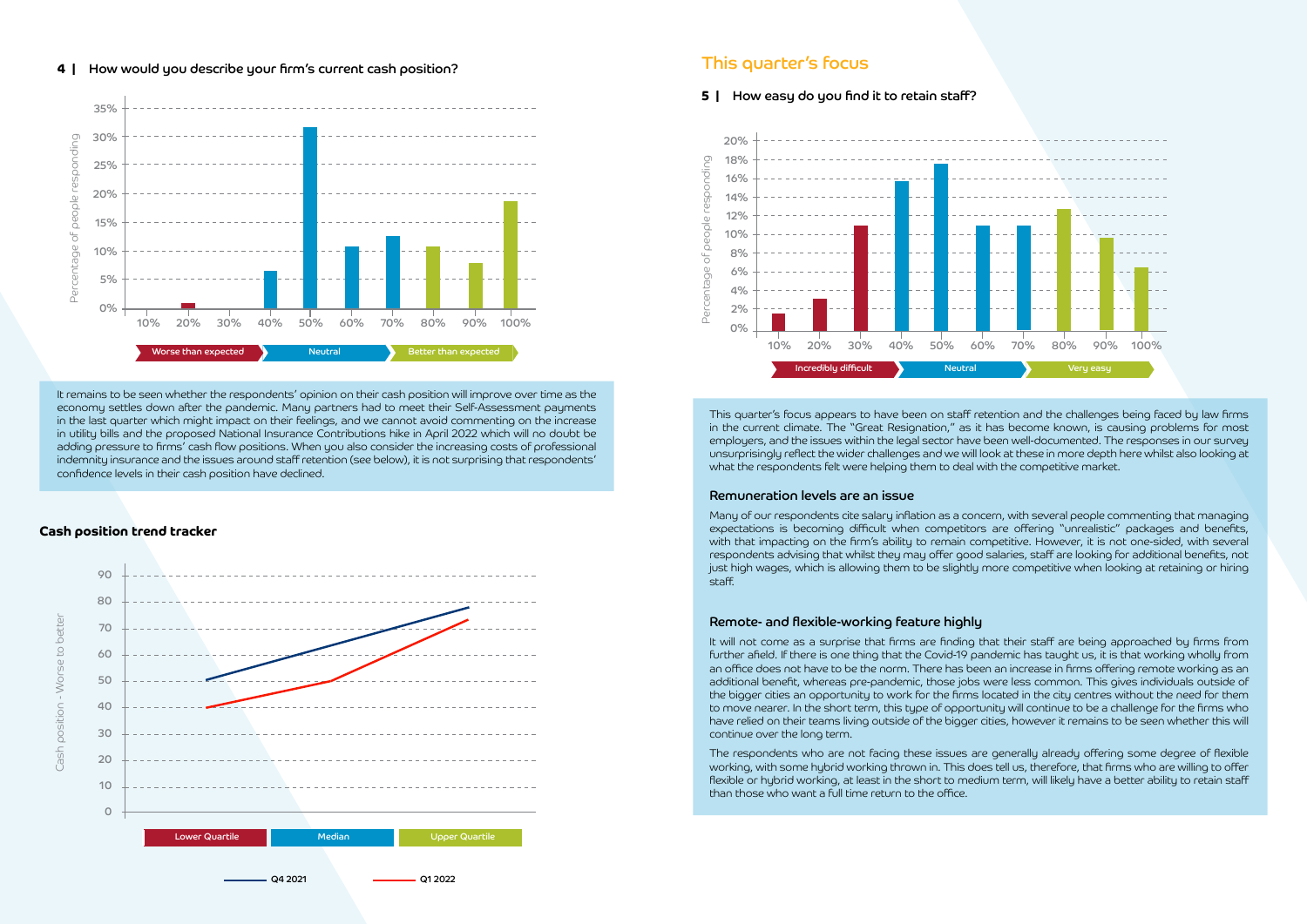#### **7 |** How many people does your firm employ?



#### A strong culture is important

Relationships feature strongly in the responses where they have been answered in a positive way. This includes staff feeling like they are part of the team, being able to do rewarding work in good conditions, with good prospects. Interestingly, there are several respondents who comment upon the loyalty (or lack thereof) of their staff which would suggest that the experience of these firms has not been a positive one. These less positive comments generally coincide with a feeling that staff leave due to being offered higher salaries, however the responses overall suggest that where there is a strong, underlying relationship, then staff retention does not seem to be as much of an issue.

Work/life balance, flexible working, and job satisfaction all appear to be important in staff retention based on the comments received.

#### Managing costs… and risks

Whilst firms may be keen to offer roles to prospective team members on a remote basis, they will need to be mindful of the risks that are inherent with this strategy. Included with the risks will be the ability to manage and control cases remotely whilst adhering to the relevant legislation, something which has already impacted upon the cost of professional indemnity insurance and will continue to do so.

**6** | Which service types does your firm provide?



Increasing staff pay to encourage loyalty is also not without its own risks. Any counter offers need to be considered and proportionate otherwise the firm's cash will be adversely impacted, especially given the proposed increase to National Insurance in the coming months. There may be other ways to enhance the employee experience and it will most likely vary from person to person. Most importantly, focusing on pay makes the nature of the relationship transactional, which reduces the employee's emotional involvement thus potentially reducing their loyalty.

In addition, it is well-known that the cost of hiring new staff (as opposed to retaining and developing existing staff) in both time and money can be disproportionate compared to the outcome. Focusing on developing relationships will help with loyalty concerns and go some way towards retaining staff.